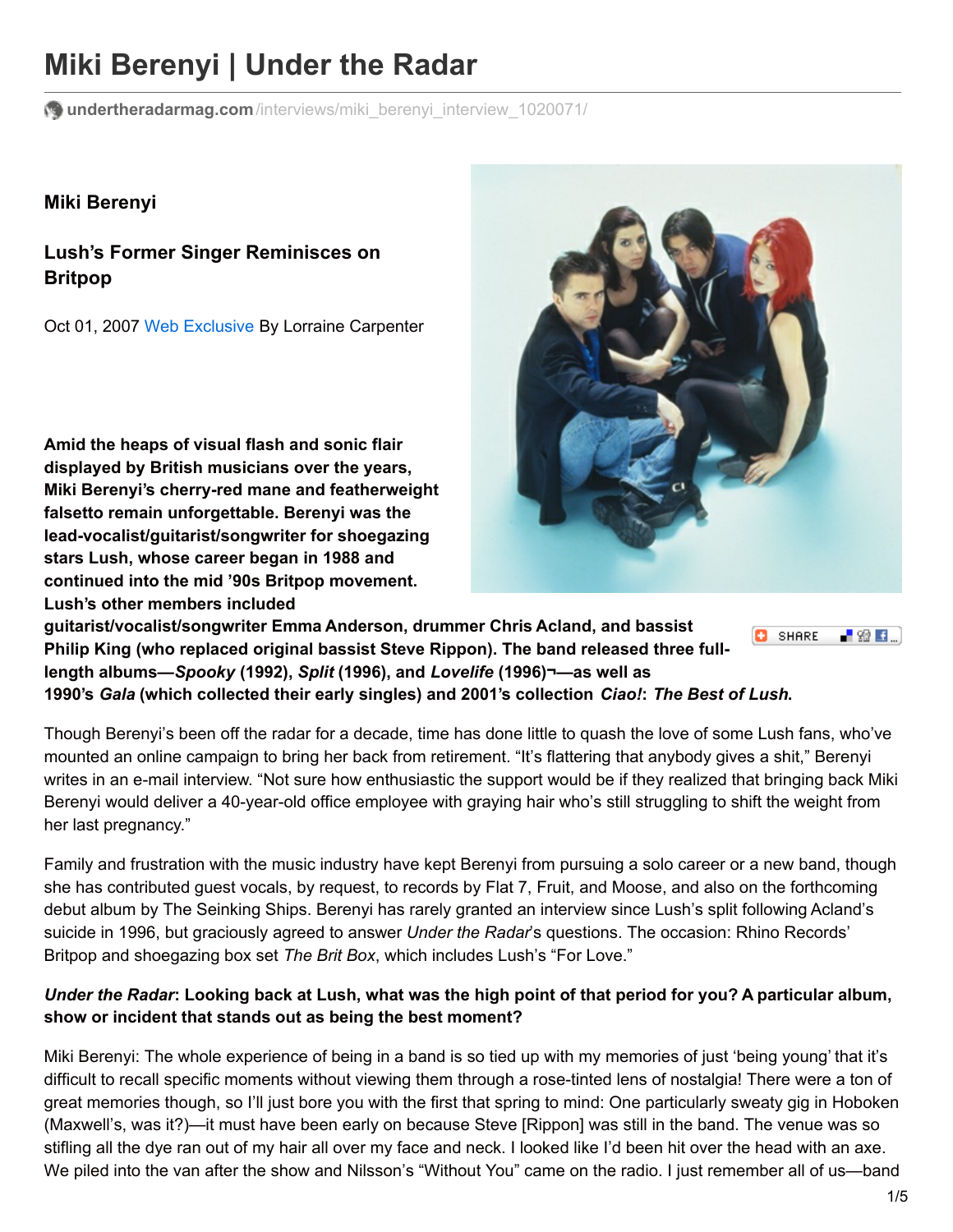and crew—packed into the vehicle singing at the top of our lungs "*I cant li-i-ive*" —we were so happy and excited! Lollapalooza was a genuine rollercoaster. I did find it difficult to accept the astonishingly macho attitudes—I remember [Red Hot Chili Peppers'] Anthony Kiedis (I think it was the first night of the tour!) inviting me to come along with the band to "The Ballet." I didn't realise he meant a strip club—I genuinely thought they were off to see *Swan Lake*! Thankfully, I was enlightened and I declined. 'Why the hell would I want to go to a strip club?!' I thought. And there was a lot of use and abuse of groupies. I guess everyone involved would say that the girls were willing participants, but a naïve 'nobody' is likely to overstep their normal boundaries of their behaviour if they think they will get attention from someone they idolise, and that can lead to rather sordid and upsetting situations ripe for exploitation. That said, there was a genuine sense of euphoria and enjoyment on the tour. Despite a tiny bit of factional bickering, everyone really seemed to muck in and get involved in making the whole experience a memorable and immensely enjoyable one—rather than, say, calling their business manager to see how much the tour had improved their album sales. As a result, no one was afforded star status—we were all in it together. It had the genuine feeling of a travelling circus. I absolutely bloody loved it! Of course, all my memories of Lush are shot through with some sadness as they remind me that Chris [Acland] is no longer here. We had a weird bar count in a couple of songs—the break in "Sweetness and Light" and the one in "Superblast!"—and it was my job to give Chris the nod when the drums had to kick in again. I'd turn away from the mic, look round at him, and he'd always pull some silly face or be laughing hysterically at something. It makes me feel bereft to think that those days—and that person—are gone.

#### *UTR***: Were there any circumstances under which you think Lush could've stayed together and made more albums after** *Lovelife***?**

Berenyi: Perhaps, but not without Chris. I know bands that have managed to soldier on through that kind of loss, but to be honest, by then, we were already struggling to stay together. Just before he killed himself, Emma called a meeting with me and Phil (Chris was up at his parents' house in the Lake District). She wanted to leave the band she felt the pressure to become successful in the U.S. was swamping everything. Emma and I were not getting along well, either. I'd venture to say that our relationship was always a little fragile. But I desperately wanted the band to stay together and coerced her into giving Lush one more shot. A few days later Chris was dead. We were falling apart as it was, and that was the killer blow. If Chris had been around, I might have had the strength to keep Emma happy and convince her to stay in Lush. If Emma hadn't already lost faith in Lush maybe she would have been able to convince me that we could carry on even without Chris. But with Chris' suicide, we both had plenty of reasons for giving up on Lush.

### UTR: Rhino Records is releasing a 4-CD Britpop and shoegazing box set called The Brit Box. Now that nearly a decade has passed since the Britpop scene petered out, how do you judge that period of British **musical history? How do you view your role in it, and your contribution to it?**

Berenyi: I'm afraid I'm going to come out with the stock answer of anyone who's ever been in a band and throw a tantrum about being labelled as part of a 'scene.' Britpop? I remember Blur hated Oasis and Oasis hated Blur. And that Blur won the battle but Oasis won the war. But then later Oasis won the battle and Blur won the war. Several people embarrassed themselves by shaking hands with Tony Blair.

I think our contribution was to stand at the sidelines (being ignored) with stunned bemusement at this desperate attempt to create an advertisable brand of Britishness that seemed to represent a minuscule stereotyped sector of the U.K.

#### *UTR***: Does it feel weird that there's now a box set collecting the era?**

Berenyi: To be honest, I don't think this box set does commemorate any era. It's an entertaining collection of someone's favourite British hits from over the years, but—I mean—"Lorelei" by Cocteau Twins came out in 1984 and Gay Dad were releasing records 15 years later. That's not a scene, it's a lifetime (in pop music, anyway). Were Ned's Atomic Dustbin in the same scene as The Cure? Can anyone find any similarities between The Happy Mondays and The Shop Assistants? Is there a band in existence who would feel it a compliment to be compared to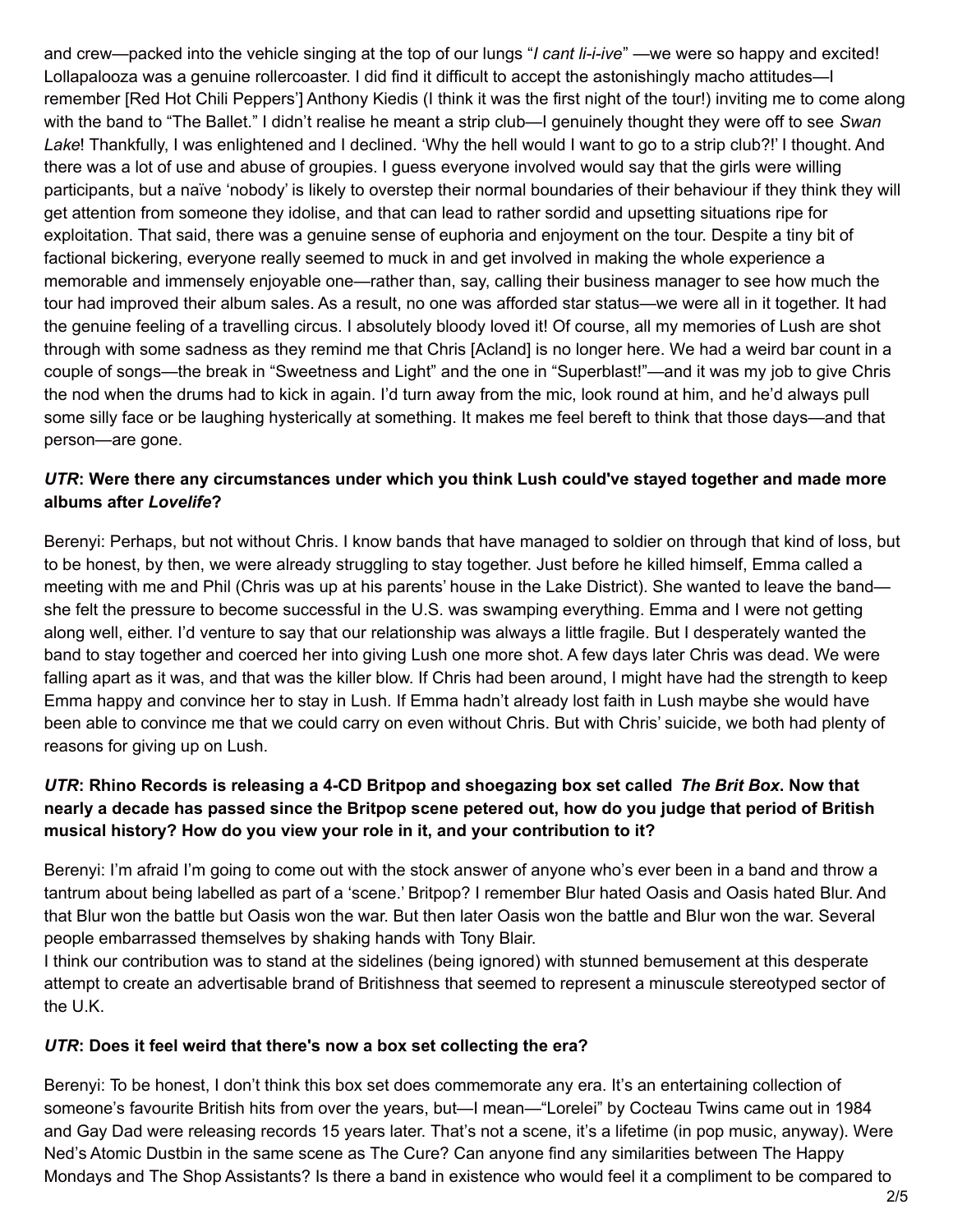Dodgy? And who even wants to remember anything by Hurricane #1?

#### UTR: Which bands from the shoegazing/Britpop era do you think still hold up a decade later, and which **bands from that era do you feel really sound dated now?**

Berenyi: Hmmm. To be honest, any comment I make would just be a personal list of the bands I liked and the bands I loathed. That has remained constant—I still like the ones I liked then and I haven't changed my minds about the ones I thought were rubbish! And it's probably not fair to list them as it's often as much to do with individual personalities of the band members as it is with the music they made.

#### UTR: What do you make of the U.K.'s pop/rock output since the end of Britpop in the late '90s? Do you keep **up with the new bands? What have you been listening to lately?**

Berenyi: I'm so far out of touch I'm not even on the radar. I like it, though. When I was in Lush, any mention of a band posed a potential threat to your own status and you couldn't listen to anything without being biased by malicious gossip, character assassinations, and rumours of hyped record-sales and publicity bribes. I know nothing now, except hearing the music. I like CSS, The Gossip, Jarvis Cocker, Charlotte Gainsbourg, Amy Winehouse—it's hardly obscure! Two of my Japanese relatives are musicians, so I enjoyed getting into their stuff. My cousin Takashi Nagazumi is well-known in Japan, and I discovered that I'm second cousins with Keigo Oyamada (known as Cornelius). I went to see him play recently—it was amazing!

#### UTR: I read a rumour that you've taken up professional landscape gardening. Is this true? If so, where, and **what does that entail exactly? (If not, what have you been up to professionally?)**

Berenyi: No… I think that's Kim Wilde! I'm a sub-editor.

#### *UTR***: I'm aware that you've made cameos on a handful of records over the years, post-Lush—what made you choose these projects?**

Berenyi: I didn't. They just asked me!

#### *UTR***: I understand that you've recorded some vocals for the soon-to-be-released album by The Seinking Ships—what attracted you to this project?**

Berenyi: Again—Eric [Matthews] just asked me. He was very patient with me—I'm afraid the demands of work and family mean I have very little time to put any commitment into other projects, so sorting out just one day to go into a studio and perform the vocals was a logistical feat in itself. I really liked his stuff though—in a funny way it reminded me of Emma's songs. I know they're completely different really, but there's something in the weird harmonies and the slight jazziness—and [they're] really bloody hard to sing!

#### *UTR***: Are there any other musical projects in the works?**

Berenyi: Nope.

#### *UTR***: Did you consider (or are you considering) pursuing a solo project or forming a new band?**

Berenyi: Not unless I win the lottery and I don't have to hold down a job to pay the mortgage. Even then, with the children it would be virtually impossible. Being in a band took up all my time and head space. If I wasn't physically away from home—touring or in a recording studio—I was mentally preoccupied with writing songs, helping to run the practicalities and generally fretting about every aspect of the band. If I were to immerse myself in that again, it would be completely unfair to Moose and the kids. And if I didn't immerse myself in it completely, I don't think I'd be doing the music any justice.

#### *UTR***: Why did you choose to essentially withdraw from music for the last decade?**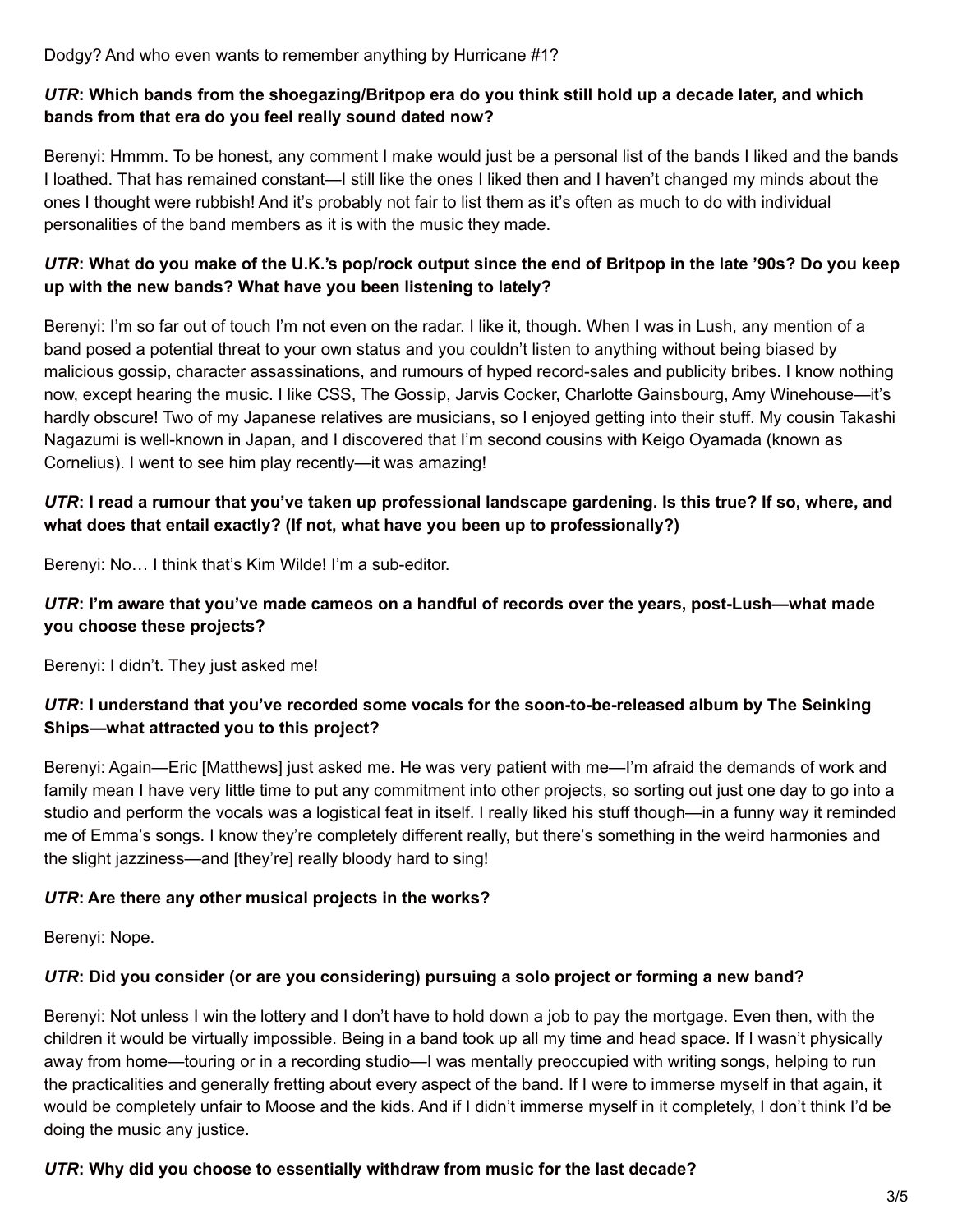Berenyi: Everything I've said above applies, but the trigger was Chris' suicide—it completely disabled me. That said, I'd had just about all I could take of the 'industry' Lots of young people have artistic ambitions that spring from wanting to gain popularity and acceptance, and I wasn't any different. But when I got it, I realised my ego was too fragile to take the criticisms and taunts that are part of becoming famous (even on so small a scale as Lush!), while the praise and adulation seemed equally undeserved. Then there is the classic truth that most people in the music business have no interest in music at all—it's all about money and fame and you're just a cog in the machine. Complying with the business means buying into a pretty unimaginative value system (the more you sell, the better you are) while pushing against it merely means you're ignored. God, I sound like such a self-pitying wimp! Ultimately, trying to please ourselves and trying to please an increasingly commercial music environment was not working. Saying that I was being pulled apart sounds ridiculously melodramatic, but it *was* turning me into a bit of a fuck-up. With Chris gone I felt even more isolated and, frankly, anything I'd have done musically would have just made me feel his absence even more.

## *UTR***: Are you aware of the online Bring Miki Back/We Miss Miki campaign**

#### **([www.mikiberenyi.com](http://www.mikiberenyi.com/)[,www.myspace.com/mikiberenyi\)](http://www.myspace.com/mikiberenyi)? How do you respond to this?**

Berenyi: I guess it's flattering that anybody gives a shit. Not sure how enthusiastic the support would be if they realised that bringing back Miki Berenyi would deliver a 40-year-old office employee with graying hair whose still struggling to shift the weight from her last pregnancy.

## UTR: Do you still keep in touch with Emma Anderson? Have you heard her two albums with Sing-Sing and, **if so, what do you think of them?**

Berenyi: Yes—I still see Emma. We kind of didn't speak for a while, but that was inevitable, I guess. Don't get me wrong—we got on terrifically well in many, many ways, but now that we've had time apart we can be friendly without the rivalry and bickering that the intense relationship of the band brought with it! I saw Sing-Sing a few times early on. To be honest, it was a little painful for me. I felt replaced!

Another reason I never started another band is that I believe that the *magic* of a band that really clicks is rare. When it works, it works, and you don't want to mess with it. No matter how bad things were between me and Emma, I knew that without her I couldn't come up with anything half as good as what we'd managed to achieve together with Lush. And that's pretty much how I feel about Sing-Sing. I liked a couple of their songs, but they were nowhere near as good as Lush. But of course I'm *totally* biased!

## *UTR***: Do you ever think that you and Emma might make music together again one day?**

Berenyi: I doubt it! We're both way too busy (and old).

## UTR: What about Philip King, do you still keep in touch with him? If so, what is he up to these days?

Berenyi: It's been a busy year for Phil—he became a dad and he's been playing bass with The Jesus and Mary Chain! We went to see him a few weeks ago at the Brixton Academy. They were really excellent and I thought, "Oh look at Phil! He finally got his own mic!"

#### *UTR:* **Which Lush album and song are you most proud of?**

Berenyi: I always loved Emma's off-beat way of writing songs—it was totally unique! "Sweetness & Light," "Monochrome," "Thoughtforms," "Lovelife." They were all amazing songs that meandered all over the place—no proper structure, no logic, but they worked perfectly and were beautiful. I wept the first time I heard "When I Die" and now that I associate it with Chris's death (it was played at his funeral) it still makes me totally emotional. I guess with my own songs, they were more basic—"Ladykillers" still makes me laugh and so does "Ciao!" "Light from a Dead Star" still moves me because lyrically—it pretty much hit the nail on the head and I don't think I'll ever manage to stop carrying that stuff around. I think the nearest I got to something really pretty was "For Love." I am proud of that one actually—it was the first thing I wrote that was any good!